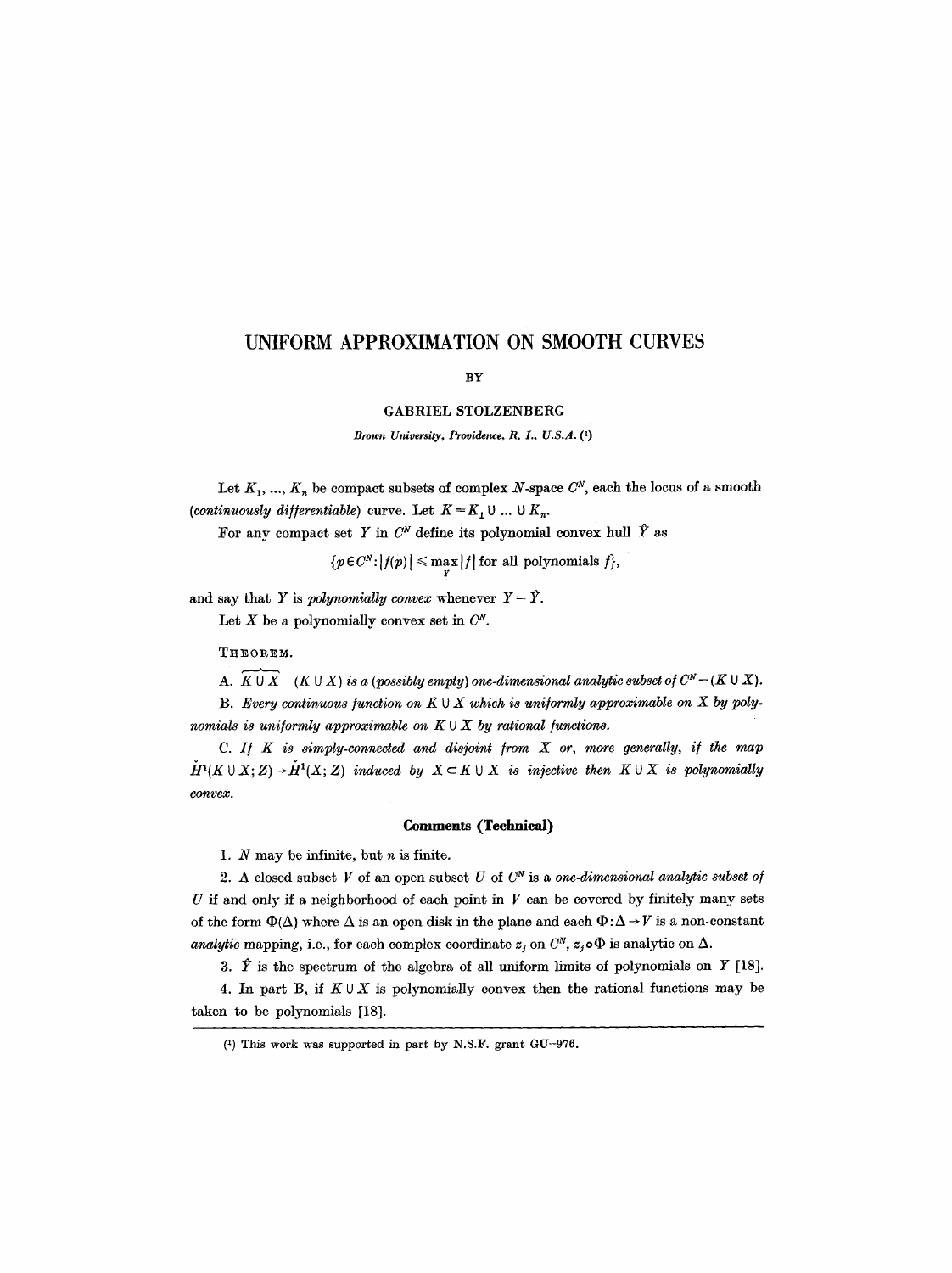### **186 O. STOLZENBERO**

AN APPLICATION: If  $J$  is a family of smooth complex-valued functions on a closed *interval I such that for every pair*  $x + y$  *in I there is an*  $f \in \mathcal{F}$  *with*  $f(x) + f(y)$  *then every continuous function on I is a uniform limit of polynomial combinations of members of* .

*Proo/.* This follows directly from parts C, B and Comment 4 if we view the members of  $\mathcal F$  as the coordinates of a smooth injection  $I\to C^3$ , set  $K=$  the image of I and let X be empty.

#### **Comment8** (Historical)

We are paving the path pioneered by John Wermer in [15], [16] and [17]. He proved the theorem for  $K$  a single non-singular real analytic arc or simple closed curve,  $X$  empty and  $N$  finite. He also constructed examples [14], [17] to show that without some smoothness restriction on  $K$  parts A, B and C can all be false, even for  $K$  an arc,  $X$  empty and  $N$  finite.

Next, Errett Bishop in [1] and Halsey Royden in [10], each emphasizing a different aspect of Wermer's approach, went further and settled the ease of a general real analytic  $K$  and empty  $X$ .

Then, in [2], Bishop developed a completely new approach as part of an attack on the general problem of determining the extent of analytic structure on the spectrum of an algebra of analytic functions. In this way he redid the real analytic case (with  $X$  empty), but by methods which he knew could also be used to settle the general smooth case. He invented a theory of interpolating semi-norms with which he exposed and exploited the local nature of the problem.

We do not interpolate semi-norms; but the local character of our theorem is implied by the presence of the extra set X. Our information about  $K \cup X$  is only local, smoothness on K. The smoothness is used, with Sard's Lemma [12] to get certain polynomials which project the part of  $K \cup X$  lying over some sector in  $C<sup>1</sup>$  locally one-one onto a finite disjoint union of smooth non-singular arcs (Lemmas 1-4). Then, by our variation (Lemmas 5-9) on Bishop's argument from pp. 496-497 of [2], we produce some strategically located analytic disks near K in  $K \cup X - (K \cup X)$ . This uses

(i) The Local Maximum Modulus Principle  $(L.M.M.P.)$ . If  $T \subset \hat{Y} \subset C^N$  and  $\partial$  is the topological boundary of T in  $\hat{Y}$  then  $T \subset \partial U(T \cap Y)$ , and

(ii) (The) *Maximality Theorem. The uni/orm closure o/ the polynomials on a closed disk*  in  $C<sup>1</sup>$  is maximal among all uniformly closed algebras of continuous functions on that disk *which satis/y the maximum modulus principle with respect to the boundary.* 

(The L.M.M.P. was proved by Hugo Bossi [9]; there is a relatively short proof from first principles in [6]. Generalizations of this maximality theorem were proved by Walter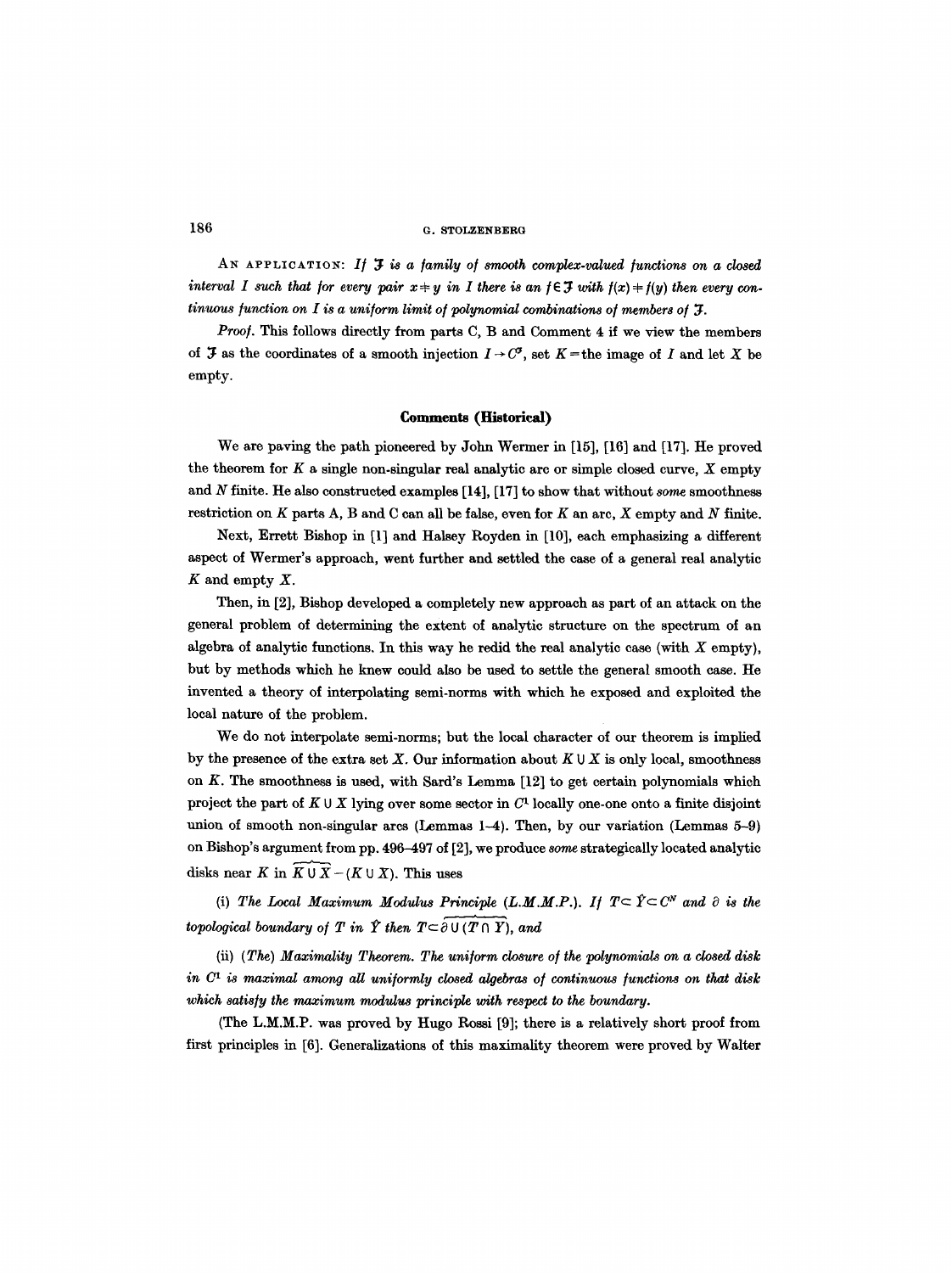Rudin in [10] and by Wermer. There are *two* very short proofs of Wermer's result on pp. 93-94 of [8].}

Finally, to get from these isolated analytic disks to analyticity everywhere on  $K \cup X - (K \cup X)$  we use ideas of Royden from his elegant and illuminating treatment of the real analytic case in [10]. In particular, we adapt to our local situation his way of using an analytic kernel to "cross over edges" [10, pp. 39-41], and with that plus his criterion (Lemma 10 and [10, p. 25]) for a linear functional on an algebra to be a linear combination of homomorphisms we get an explicit parameterization of the analytic structure on  $K \cup \overline{X} - (K \cup X)$ . This is accomplished in Lemmas 10 and 11.

*Note.* Throughout this paper the elements of commutative Banach algebra theory are used freely, often without comment. For a general reference we have [18].

### **Proof of part B**

 $(A$  special case was done in [7].)

By the theory of antisymmetric sets (see [4]) it suffices to prove that if  $p \in K-X$ then for each  $q + p$  in  $K \cup X$  there is a *real*-valued f, with  $f(q) + f(p)$ , which is uniformly approximable by rational functions on  $K \cup X$ .

Since X is polynomially convex there is a polynomial g such that  $g(p)=1$  and  $\text{Re } g \leqslant 0$ on  $X \cup \{q\}$ . Let c be a real-valued continuous function on  $g(K \cup X)$  which is identically 0 for Re $\zeta \leq \frac{1}{2}$  and with  $c(0)=1$ . The following argument of Wermer shows that c is a uniform limit of rational functions on  $g(K \cup X)$ .

Namely, it suffices to prove that any measure  $\mu$  on  $g(K \cup X)$  which annihilates all uniform limits of rational functions also annihilates c. This will be done if we can show that any such  $\mu$  is supported on  $\{Re\xi \leq \frac{1}{2}\}\)$ . But K is a finite union of smooth curves and g is a polynomial, so  $g(K)$  has zero planar measure and, hence,  $\int (z-\zeta)^{-1} d\mu(z) = 0$  for almost all  $\zeta$  with Re $\zeta > \frac{1}{2}$ . Therefore, by Fubini's Theorem, for almost all open disks  $\Delta \leq {\text{Re}}\zeta > \frac{1}{2}$ , if  $\partial$  = the boundary of  $\Delta$  then

$$
0=\frac{-1}{2\pi i}\int_{\partial}d\zeta\int (z-\zeta)^{-1}d\mu(z)=\int d\mu(z)\cdot\frac{1}{2\pi i}\int_{\partial}(\zeta-z)^{-1}d\zeta=\int \chi_{\Delta}(z)\,d\mu(z),
$$

where  $\chi_{\Delta}$  is the characteristic function of  $\Delta$ . It follows that  $\mu=0$  on  $\{Re\zeta>\frac{1}{2}\}$ .

Hence c is a uniform limit of rational functions on  $g(K \cup X)$  and, hence,  $f = c \circ g$  is a continuous real-valued function on  $K \cup X$ , with  $f(q) \neq f(p)$ , which is a uniform limit of rational functions.

That settles part B.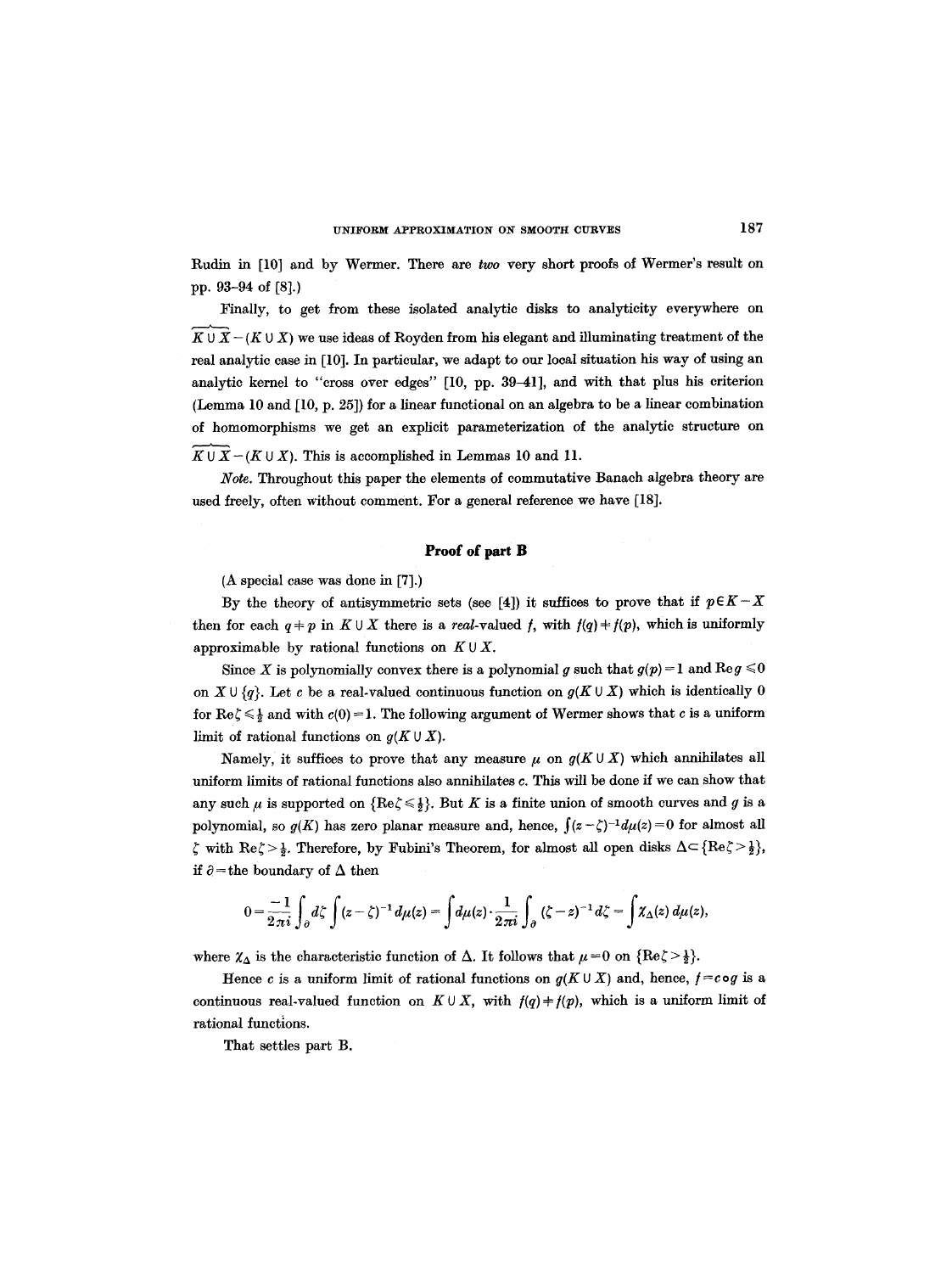188 G. STOLZENBERG

(i)

**LEMMA 1.** If  $p \notin K \cup X$  there is a polynomial f such that  $f(p) = 0 \notin f(K \cup X)$  and  $\text{Re } f \le -1$ *on X.* 

*Proof.* By part B with  $X$  empty every continuous function on  $K$  is a uniform limit of rational functions. Hence ([17] [12]) for  $p \notin K$  there is a polynomial g with  $g(p) = 0 \notin g(K)$ .

If also  $p \notin X$  then, since  $\hat{X} = X$ , there is a polynomial h such that  $h(p) = 0$  and Re $h \le -1$ on X. By compactness there is an  $\varepsilon > 0$  such that  $\text{Re}(h-\lambda g) < -1$  on X for all  $|\lambda| < \varepsilon$ . Since  $h/g$  is smooth on K,  $(h/g)(K)$  omits some complex number  $\lambda$  with  $|\lambda| < \varepsilon$ . Then, setting  $f=h-\lambda g$ , we have  $f(p)=0 \notin f(K \cup X)$  and  $\text{Re } f \leq -1$  on X.

### Deduction of part C from part A and Lemma 1

Consider any  $p \notin K \cup X$  and choose an f as in Lemma 1. Then f is a continuous invertible function on  $K \cup X$  with a continuous logarithm on X. But, for any Y,  $\check{H}^1(Y; Z)$  is isomorphic to the group of all continuous invertible complex-valued functions on Y modulo those with continuous logarithms. Therefore, since  $\check{H}^1(K \cup X; Z) \to \check{H}^1(X; Z)$  is injective, there is a continuous branch of  $log(f)$  on all of  $K \cup X$ . However, by part A,  $\overline{K \cup X} - (K \cup X)$ is a one-dimensional analytic subset of  $C^N - (K \cup X)$ ; so by the argument principle (see, for instance, [13, p. 271]) f has no zeros on  $\widetilde{K \cup X} - (K \cup X)$ . Hence any such p is not in  $\overline{K \cup X}$ ; so  $K \cup X$  is polynomially convex.

### Proof of part A

LEMMA 2. Let  $p \notin K \cup X$  and let f be a polynomial as in Lemma 1. Then there exist *numbers*  $\varepsilon$ *, r and s, with*  $-1 < \varepsilon < 0$  and  $-\frac{1}{2}\pi < r < s < \frac{1}{2}\pi$  such that if

$$
S = \{\zeta \in C^1 : r < \text{Arg}\left(\zeta - \varepsilon\right) < s\}
$$

and  $J=f^{-1}(S) \cap K$  then  $0 \in S$  and  $J=J_1 \cup ... \cup J_k$  where the  $J_j$  are disjoint arcs such that  $Arg(f - \varepsilon)$  maps the closure of each J, in K one-one onto  $[r, s]$ , each  $f(J_i)$  is a non-singular arc, *and any two are either disjoint or identical.* 

*Proof.* Let I be the closed unit interval. We shall repeatedly use the simple consequence of Sard's Lemma [12] that if E is a closed totally disconnected subset of I and  $\varphi$  is a smooth real-valued function on  $I$  then  $\varphi(E)$  is also totally disconnected.

Let  $\varphi_i: I \to C^N$  smoothly with  $\varphi_i(I) = K_i$ . Define

$$
I_i = \{t \in I : \text{Re } f(\varphi_i(t)) \ge 0\}
$$
  

$$
A_i : I_i \to [-\frac{1}{2}\pi, \frac{1}{2}\pi] \text{ by } A_i(t) = \text{Arg } (f(\varphi_i(t)))
$$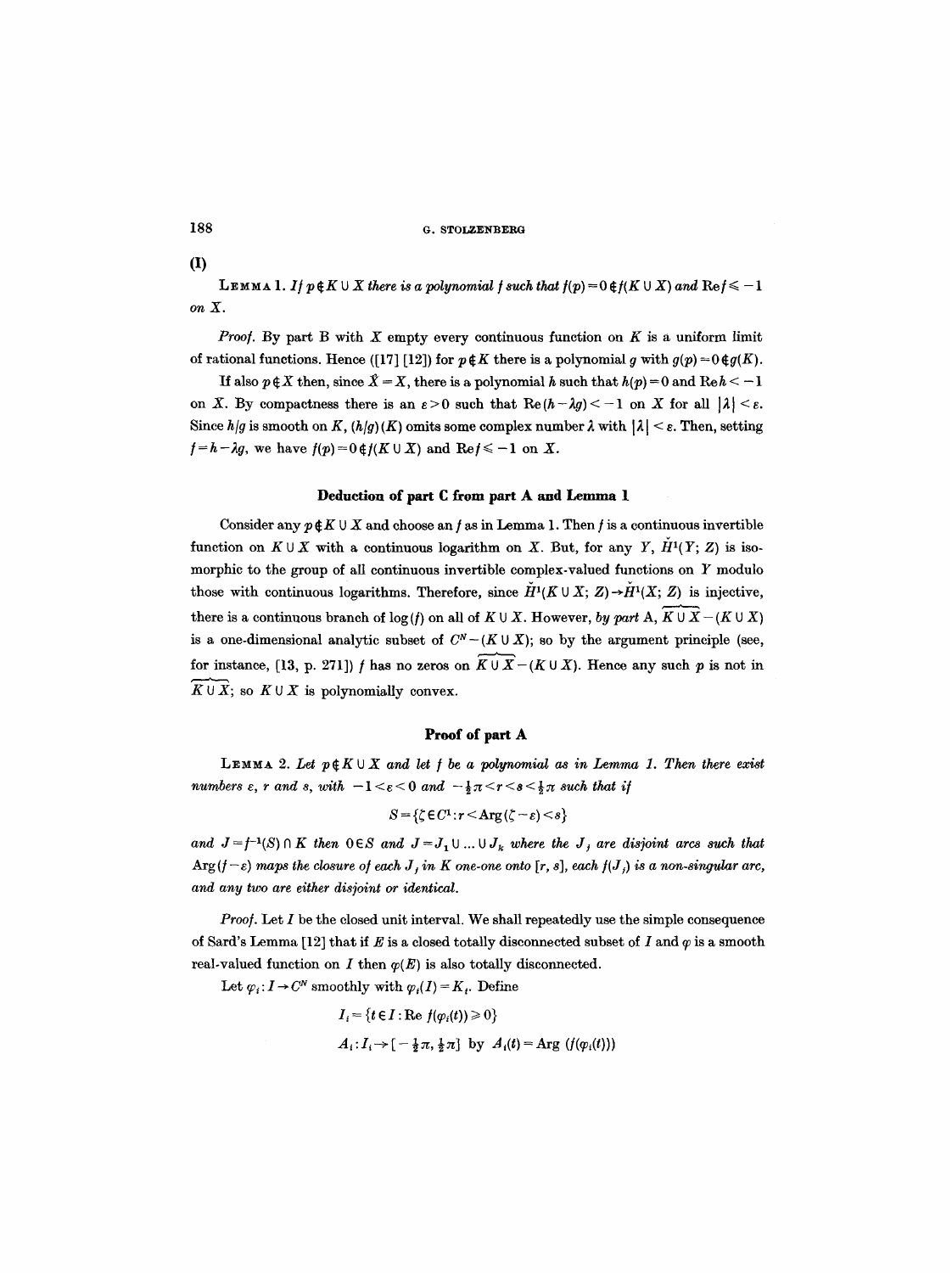and  $V = V_1 \cup ... \cup V_n$ , where  $V_i$  is the set of critical values of  $A_i$ . Then V is compact and totally disconnected, so we can choose an interval [a, b], with  $a < b$ , in  $[-\frac{1}{2}\pi, \frac{1}{2}\pi] - V$ . Then  $\{t \in I_i : A_i(t) \in [a, b]\}$  is a finite union of disjoint closed intervals  $I(i, 1)$ , ...,  $I(i, k(i))$ on each of which  $A_t$  is non-singular and maps one-one onto [a, b]. By the Chain Rule  $\varphi_t$ and  $f \circ \varphi_i$  are also non-singular and one-one on each  $I(i, j)$ .

Relabel the pairs  $(I(1, 1), \varphi_1), ..., (I(1, k(1)), \varphi_1), ..., (I(n, 1), \varphi_n), ..., (I(n, k(n)), \varphi_n)$  as  $(I'_1, \varphi'_1), ..., (I'_m, \varphi'_m).$ 

Define  $K'_{i} = \varphi'_{i}(I'_{i}), F_{i} = f(K'_{i}),$  and  $K' = K'_{1} \cup ... \cup K'_{m}$ . Then

$$
K' = \{x \in K : \text{Arg} f(x) \in [a, b]\},\
$$

each  $K'_{i}$  is a compact arc in  $C^{N}$ , and each  $F_{i}$  is a compact arc in the plane.

If  $\partial(i, j)$  is the boundary of  $K'_i \cap K'_i$  in  $K'_i$  and  $\partial(i, j)$  is the boundary of  $(\varphi'_i)^{-1}(\partial(i, j))$ in  $I'_i$  then  $\varphi'_i(\delta(i, j)) = \partial(i, j)$  and, setting  $\partial = \bigcup_{i,j} \partial(i, j)$ ,  $K' - \partial$  is a disjoint union of open *arcs*.

Similarly, if  $\beta(i, j)$  is the boundary of  $\mathbf{F}_i \cap \mathbf{F}_j$  in  $\mathbf{F}_i$  and  $b(i, j)$  is the boundary of  $(f\circ\varphi_i')^{-1}(\beta(i,j))$  in  $I_i'$ , then  $f(\varphi_i'(b(i,j)))=\beta(i,j)$  and, setting  $\beta=\bigcup_{i,j}\beta(i,j),\ (F_1\cup\ldots\cup F_m)\cap\beta$ is a disjoint union of open arcs.

If  $W = \bigcup_{i,j} \text{Arg} f \circ \varphi'_i (\delta(i, j) \cup b(i, j)) = \text{Arg} f(\partial) \cup \text{Arg} (f)$  then W is again a compact totally disconnected subset of [a, b]; so we can choose another interval [c, d] in [a, b] – W (with  $c < d$ ).

Let  $K'' = \{x \in K: \text{Arg } f(x) \in [c, d]\}.$  Then  $K''$  has finitely many components, each of which is a compact arc which  $\text{Arg} f$  maps one-one onto  $[c, d]$ , and the images under f of any two components are either disjoint or identical.

Since  $f(K)$  is compact and disjoint from 0, if we choose  $c < c' < d' < d$  then, for  $\varepsilon$  in  $(-1, 0)$  close enough to 0, the set  $\{x \in K : c' \leq \text{Arg}(f - \varepsilon) \leq d'\}$  will be contained in K". If we now choose  $c' < r < s < d'$  so that  $[r, s]$  contains no critical value of Arg( $f - \varepsilon$ ) then S and J (defined as in the statement of Lemma 2) will fulfill the requirements of Lemma 2.

**LEMMA** 3. Let  $f, \varepsilon, r$  and  $s$  be as in Lemma 2. Then there are  $r < t < u < s$  such that, if for *each j*  $\lt k$  we define  $J_j^*$  to be  $\{x \in J_j : t \le \text{Arg}(f(x) - \varepsilon) \lt u\}$ , then each  $J_j^*$  which is not contained *in*  $(K \cup X) - J_i^*$  *can be described in the following way.* 

*There is a polynomial*  $f_i$  *and an interval*  $[r_i, s_j]$  in  $(-\frac{1}{2}\pi, \frac{1}{2}\pi)$  (with  $r_i < s_j$ ) such that  $\text{Re} f_j \leq -1$  *on* X,  $0 \notin f_j(K \cup X)$ ,  $\{x \in K: \text{Arg} f_j(x) \in (r_j, s_j)\}$  *is a finite union of disjoint arcs, the closure of each is mapped by Argf<sub>i</sub> one-one onto [r<sub>j</sub>, s<sub>j</sub>], the images under f<sub>j</sub> are non-singular arcs, any two are either identical or disjoint, AND the arc*  $J_i^*$  *is one of those components N of*  $\{x \in K: \text{Arg} f_j(x) \in (r_j, s_j)\}$  *for which the distance from*  $f_j(N_j)$  to 0 is maximal.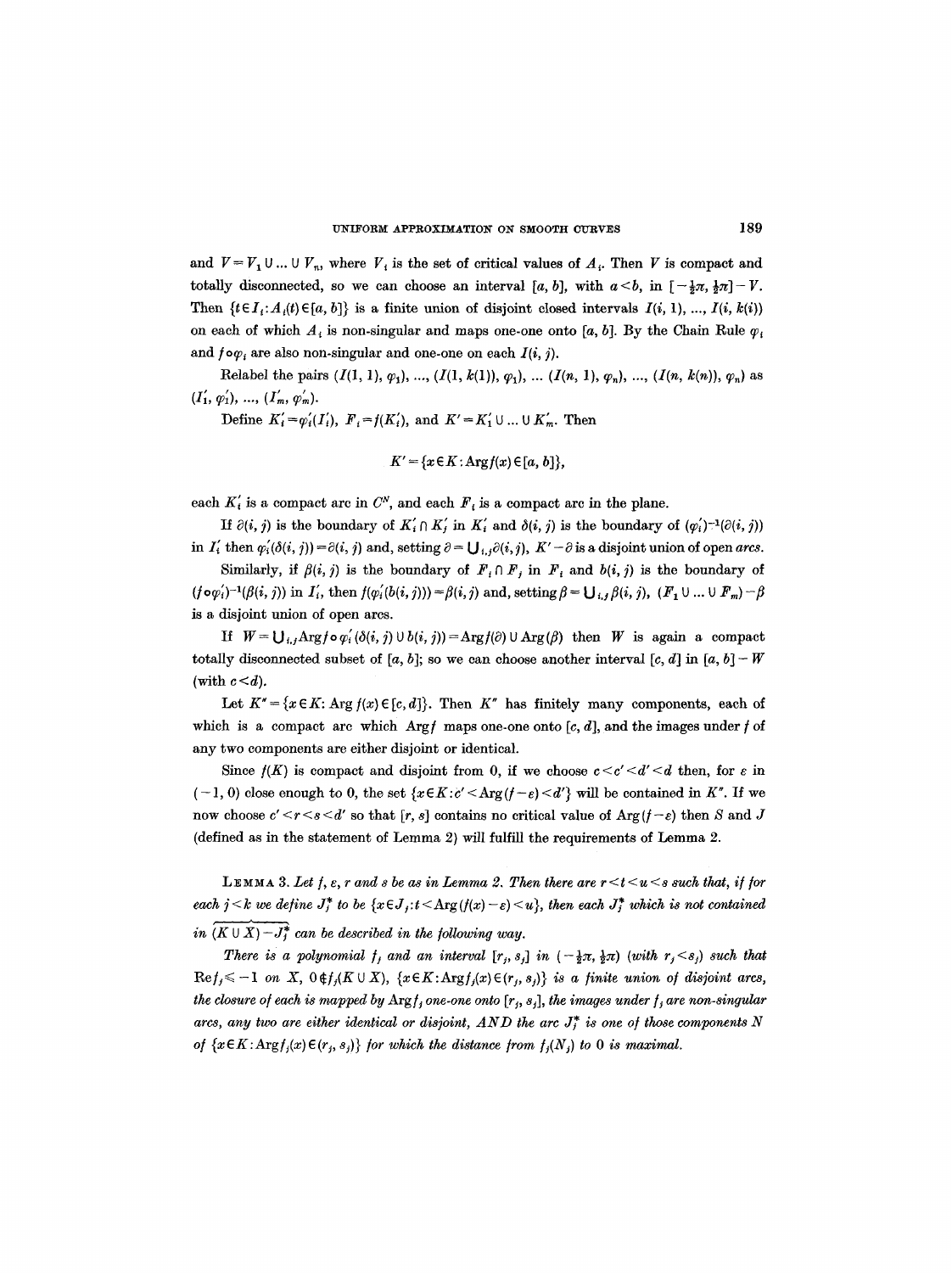190 G. STOLZENBERG

*Proof.* It will be enough to show that if the assertions of Lemma 3 hold for  $r < t_1 < u_1 < s$ and for all  $j \leq k_1 \leq k$  (with  $J_f^*(1) = \{x \in J_f : t_1 \leq \text{Arg}(f(x)-\varepsilon) \leq u_1\}$  for all  $j \leq k$ ) then, for the first  $j > k_1$  such that  $J_f^*(1) \notin (\widetilde{K \cup X}) - J_f^*(1)$ , there are  $t_1 < t_2 < u_2 < u_1$ , an associated polynomial  $f_j$  and an interval  $[r_j, s_j]$  in  $(-\frac{1}{2}\pi, \frac{1}{2}\pi)$ , with  $f_j$ ,  $[r_j, s_j]$  and

$$
J_j^*(2) = \{x \in J_j : t_2 < \text{Arg}(f(x) - \varepsilon) < u_2\}
$$

related as in the statement of Lemma 3.

But that this is so follows directly from Lemmas 1 and 2 applied to K and  $X_j =$  $(K \cup X) - J^*_i(1)$  (and any point not in  $K \cup X_i$ ). These lemmas supply  $f_i$  and  $[r_i, s_j]$  with  $\{x \in K: \text{Arg}f_j(x) \in (r_j, s_j)\} \subset J_j^*(1)$ . If we choose a component N<sub>j</sub> of  $\{x \in K: \text{Arg}f_j(x) \in (r_j, s_j)\}$ for which the distance from  $f_j(N_j)$  to 0 is maximal then  $N_j$  is a subarc of  $J^*(1)$ . Since f is one-one on  $J_j^*(1)$  there must be  $t_1 < t_2 < u_2 < u_1$  with

Then take  $J_j^*(2)=N_j$ .

$$
N_j = \{x \in J_j^*(1) : t_2 < \text{Arg}(f(x) - \varepsilon) < u_2\}.
$$

LEMMA 4. Let f,  $\varepsilon$ , t and u be as in Lemma 3. Let  $K_0$ =the union of all  $J_f^*$  for which  $J^*_j \subset (\overbrace{K \cup X} - J^*_j$  and set  $L=K-K_0$ . Then  $\overbrace{L \cup X} = \overbrace{K \cup X}$ .

*Proof.*  $L \cup X$  = the intersection of all  $(K \cup X) - J_f^*$  for which  $J_f^* \subset K_0$ . But by assumption each such  $(K \cup X)-J_f^*$  contains the Silov boundary [18] for the polynomials on  $K \cup X$ , and, therefore, so does  $L \cup X$ .

LEMMA 5. Let Y be compact in  $C^N$  and h a polynomial. If  $\lambda \in \partial$ , the boundary of the un*bounded component of*  $C^1-h(Y)$ *, and*  $M=\{m \in \hat{Y} : h(m)=\lambda\}$  then  $M=M \cap Y$ .

*Proof.* It suffices to show that M is a maximum set in  $\hat{Y}$  (see, for instance [13, p. 287]); hence, since  $\hat{\partial} \supset h(\hat{Y})$ , that  $\lambda$  is a peak point for some uniform limit of polynomials on  $\partial$ . But for any such  $\partial$  in  $C^1$  the uniform closure of the polynomials is a Dirichlet algebra on  $\partial$  [5]. Therefore, by the Bishop-de Leeuw characterization of peak points [3] every  $\lambda \in \partial$  is a peak point.

*Note.* For our purpose we need Lemma  $5$  only when  $\lambda$  lies on a smooth non-singular are which is open in  $\partial$ . Here is a more direct argument for that case.

There is a closed disk  $\Delta_0$  centered about a point  $\lambda_0 \neq \lambda$  and a wedge

$$
W_0 = \{\zeta \in C^1 : |\operatorname{Arg}(\zeta - \lambda) - \operatorname{Arg}(\lambda - \lambda_0)| < \varepsilon_0\}
$$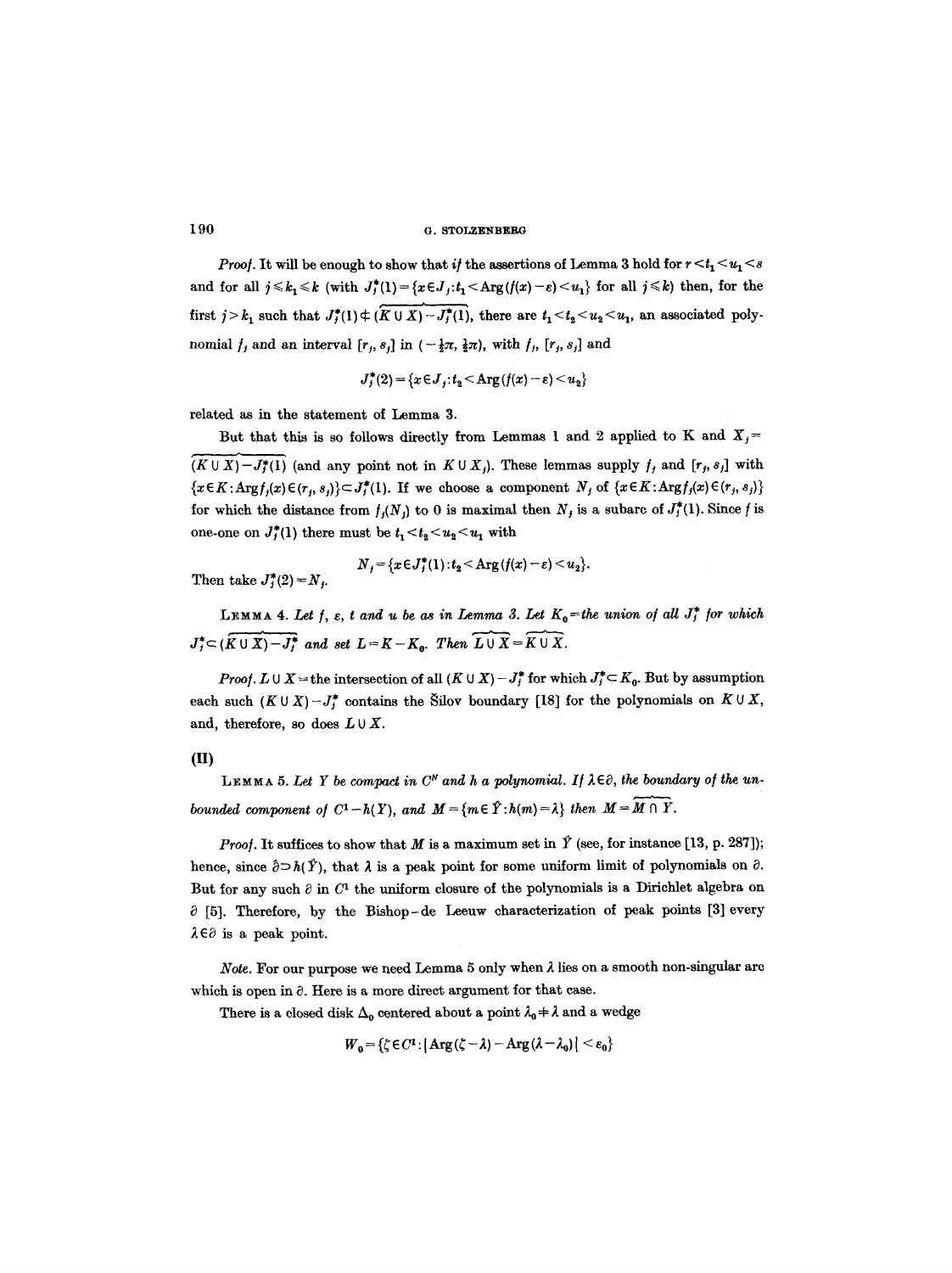such that  $\hat{\partial} \subset \Delta_0 - W_0$ . Let R be the extended Riemann map of  $\Delta_0 - W_0$  onto the closed unit disk, with  $R(\lambda)=1$ . Then, for  $r\searrow 1$ , the maps  $R_r$ , defined by

$$
\mathcal{R}_r(\zeta)=\mathcal{R}((\zeta-\lambda_0)/r+\lambda_0)
$$

are each analytic on a neighborhood of  $\Delta_0 - W_0$  and converge uniformly to  $R$  on  $\Delta_0 - W_0$ . Since every function analytic about the polynomially convex set  $\Delta_0 - W_0$  is a uniform limit of polynomials [18], so is  $1 + R$  which peaks at  $\lambda$ .

LEMMA 6. Let Y be a compact set and q a point in  $C^N$ . Let  $\sigma$  and  $\mu$  be finite complex Borel *measures on Y such that*  $\int g d\sigma = g(q)$  and  $\int g d\mu = 0$  for all polynomials g. If V is an open *subset of Y such that*  $q \notin \overline{Y-V}$  then  $\sigma|_V + \mu|_V$ .

*Proof.* Let  $W = Y - V$  and let h be a polynomial such that  $h(q) = 1$  and  $|h| < \frac{1}{2}$  on W.

 $\int_{V} h^{n} d\sigma = \int_{V} h^{n} d\sigma - \int_{W} h^{n} d\sigma \rightarrow 1$ 

and

$$
\int_V h^n d\mu = \int_Y h^n d\mu - \int_W h^n d\mu \to 0.
$$

Hence,  $\sigma |_{v} \neq \mu |_{v}$ .

**LEMMA 7.** Let Y be a compact set in  $C^N$  and h a polynomial such that  $h(Y)$  is a simple *closed curve in*  $C^1$ *. If there is a non-empty open subarc Z of*  $h(Y)$  *such that h is one-one on*  $V=h^{-1}(Z) \cap Y$  then for any  $q_1, q_2 \in \hat{Y}$  with  $h(q_1)=h(q_2)=\zeta_0 \notin h(Y)$  it must be that  $q_1=q_2$ .

*Proof.*  $C^1-(h(Y)-Z)$  is connected so  $\zeta_0\widehat{\phi}(Y)-Z$  and, hence,  $q_i\widehat{\phi}(Y)-V$ . Let  $v_i$  be a representing measure [18] for  $q_t$  on Y. That is,  $\nu_i$  is a finite *positive* Borel measure on Y such that  $\int g d\nu_i = g(q_i)$  for every polynomial g. Hence, if we define measures  $\nu_i^*$  on  $h(Y)$ by  $v_i^*(E) = v_i(h^{-1}(E))$  then  $\int j d v_i^* = j(\zeta_0)$  for every polynomial j on  $C^1$ . But such positive representing measures on a simple closed curve in the plane are, for a given  $\zeta_0$ , unique [18]. Therefore,  $v_1^* = v_2^*$ , and since h is one-one over Z, it follows that  $v_{1|_V} = v_{2|_V}$ .

If  $q_1 \neq q_2$  there is a polynomial  $f_0$  with  $f_0(q_1) = 1$  and  $f_0(q_2) = 0$ . Then, setting  $\sigma = f_0 \cdot v_1$ and  $\mu = f_0 \cdot v_2$  we arrive immediately at a contradiction to Lemma 6. So  $q_1 = q_2$ .

LEMMA 8. *Let Y, h and Z be as in Lemma 7 and let U be the bounded component of*   $C^1-h(Y)$ . If there is any  $q \in \hat{Y}$  such that  $h(q) \in U$  then h maps  $h^{-1}(U) \cap \hat{Y}$  one-one onto U, and *for every polynomial g, g*  $\circ h^{-1}$  *is analytic on U.* 

*Proof.* The boundary of  $h(\hat{Y})$  in  $C^1$  is contained in  $h(Y)$ , so either  $h(\hat{Y})=h(Y)$  or  $h(\hat{Y}) - h(Y) = U$ . In the latter case, choose for each  $\zeta_0 \in U$  a closed disk  $\Delta_0 \subset U$ , centered at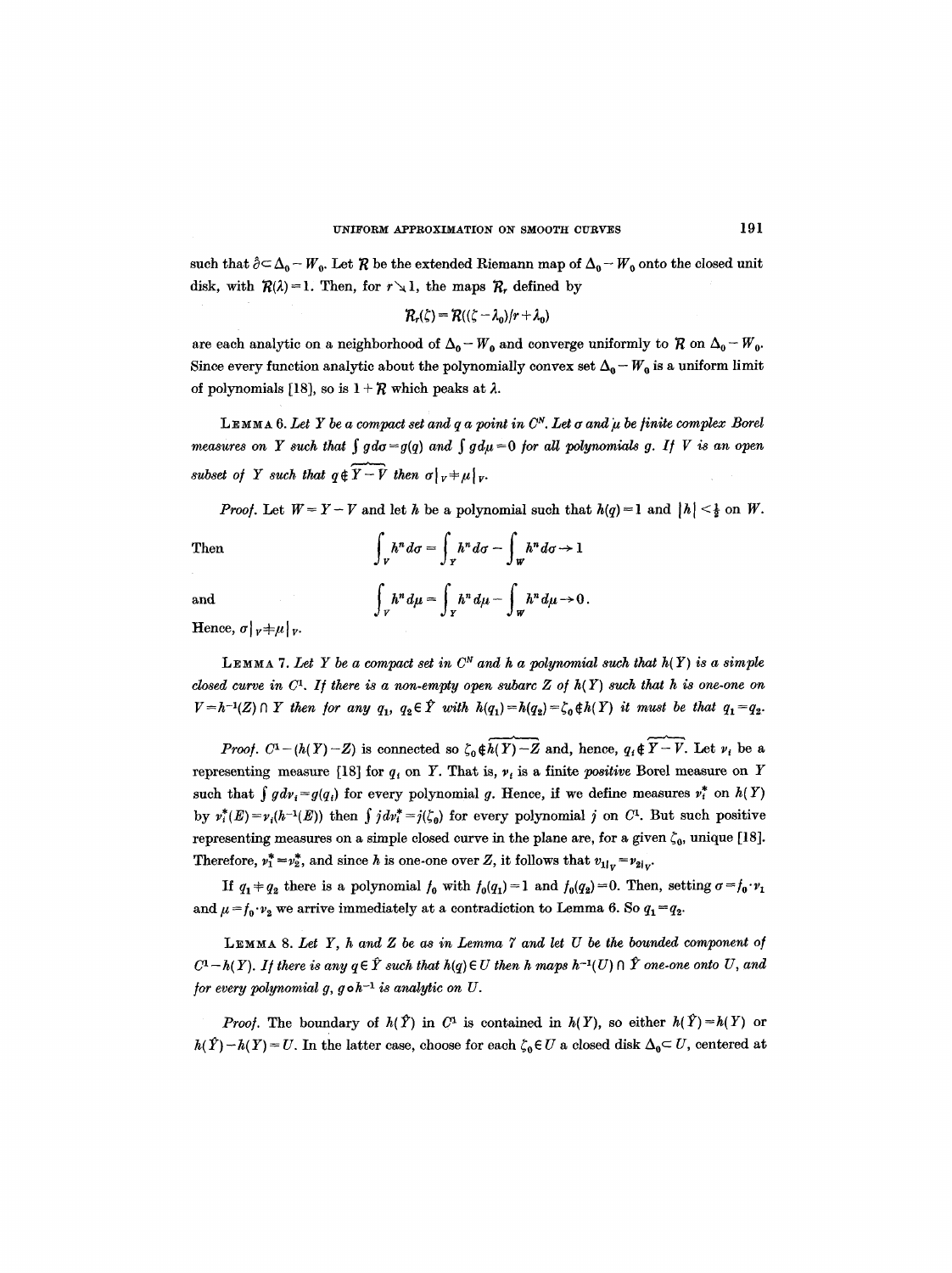**192 O. STOLZENBERG** 

 $\zeta_0$ , and with boundary  $\partial_0$ . Then, by the L.M.M.P. (page 186) applied to  $h^{-1}(\Delta_0) \cap \hat{Y}$  and its boundary in  $\hat{Y}-Y$  (which is  $h^{-1}(\partial_0) \cap \hat{Y}$ ) it follows that  $\mathfrak{A}_0 = \{g \circ h^{-1} |_{\Delta_\mathbf{B}} : g \text{ polynomial}\}$  is an algebra of continuous functions on  $\Delta_0$  whose Silov boundary is the circle  $\partial_0$ . Also,  $\mathfrak{A}_0$ contains the identity function  $\zeta = h \circ h^{-1}$ ; so by the Maximality Theorem (page 186) every  $g \circ h^{-1}$  in  $\mathfrak{A}_0$  is analytic on the interior of  $\Delta_0$ .

**LEMMA 9.** Let  $f, \varepsilon, t, u$  and  $L$  be as in Lemmas 1-4. For each  $\zeta \in C^1$  with  $t < \text{Arg}(\zeta - \varepsilon) < u$ *there is a closed disk*  $\Delta(\zeta)$  *centered at*  $\zeta$  *such that if*  $\partial(\zeta)$  = the boundary of  $\Delta(\zeta)$ ,  $D(\zeta)$  =  $f^{-1}(\Delta(\zeta)) \cap (\overline{L \cup X})$ ,  $\delta(\zeta) = f^{-1}(\partial(\zeta)) \cap (\overline{L \cup X})$ ,  $D_1(\zeta) =$  *the union of all components of D(* $\zeta$ *) which meet*  $L \cup X$ ,  $D_2(\zeta) = D(\zeta) - D_1(\zeta)$ , and  $\delta_i(\zeta) = \delta(\zeta) \cap D_i(\zeta)$ ,  $i = 1, 2$ , *then*  $D_1(\zeta)$  and  $D_2(\zeta)$  are open and closed in  $D(\zeta), D_2(\zeta)=\delta_2(\zeta)$  and  $D_1(\zeta)-(\delta_1(\zeta)\cup L)$  is a one-dimensional *analytic subset of*  $f^{-1}(\Delta(\zeta)) - (f^{-1}(\partial(\zeta))) \cup L$ *.* 

*Proof.* By Lemma 2 there are at most finitely many  $q \in L \cup X$  for which  $f(q) = \zeta$  and they all lie in L. Thus, each such q lies on one of the  $J_f^* = N(q)$  for which there is a polynomial  $f_i$  as in Lemma 3. Since, by the description of  $J_i^*$  in that lemma,  $f_i(N(q))$  is a smooth nonsingular arc which is an open subset of the boundary of the unbounded component of  $C^1 - f_i(L \cup X)$ , Lemma 5 applies, so that

$$
f_j^{-1}(f_j(N(q)))\cap \widehat{(L\cup X)}\subset L.
$$

Also, by Lemma 3,  $N(q)$  is open in  $f_1^{-1}(f_1(N(q))) \cap L$ ; so, if  $\Delta_*$  is a small enough open disk about  $f_i(q)$ , then that component  $D_*$  of  $f_i^{-1}(\Delta_*) \cap (\overline{L \cup X})$  which contains q is open in  $\overline{L \cup X}$ and meets  $L \cup X$  in an arc  $N_*(q)$  of  $N(q)$ . If  $\partial_*$  is the boundary of  $\Delta_*$  in  $C^1$  and  $\delta_*$  is the boundary of  $D_*$  in  $\widetilde{L \cup X}$  then  $f_*(\delta_*) \subset \partial_*$  and, by the L.M.M.P.,  $D_*$  is open in  $\delta_* \cup N_*(q)$ . Therefore, by Lemmas 7 and 8 with  $Y = \delta_* \cup N_*(q)$ ,  $h = f_j$  and  $Z = f_j(N_*(q))$ , either  $D_* = N_*(q)$ or  $D_* - N_*(q)$  is an analytic disk. In either case  $\{q\}$  is a connected component of the set of zeros of  $f-f(q)$  in  $\overline{L \cup X}$ ; so if  $\Delta_q$  is a small enough open disk about  $f(q) = \zeta$  then the component  $D_q$  of  $f^{-1}(\Delta_q) \cap (L \cup X)$  containing q is an open subset of  $D_*$ . Therefore  $D_q$  is open in  $\overline{L \cup X}$ . If  $D_* = N_*(q)$  then  $D_q \subset L$ ; otherwise  $D_q - L$  is an open subset of  $D_* - N_*(q)$ , and so is itself a one-dimensional analytic subset of  $f^{-1}(\Delta_q)-L$ .

Let  $\Delta(\zeta)$  be a closed disk centered at  $\zeta$  which is contained in the finite intersection of the  $\Delta_q$ . Then (with the notation of the statement of Lemma 9)  $D_1(\zeta)$  and  $D_2(\zeta)$  are open and closed in  $D(\zeta)$ , and  $D_1(\zeta)$  is the finite union of those components of  $D(\zeta)$  which contain such q that  $f(q)=\zeta$ . Hence,  $D_1(\zeta)-(\delta_1(\zeta) \cup L)$  is an open subset of the union of the  $D_q-L$ ,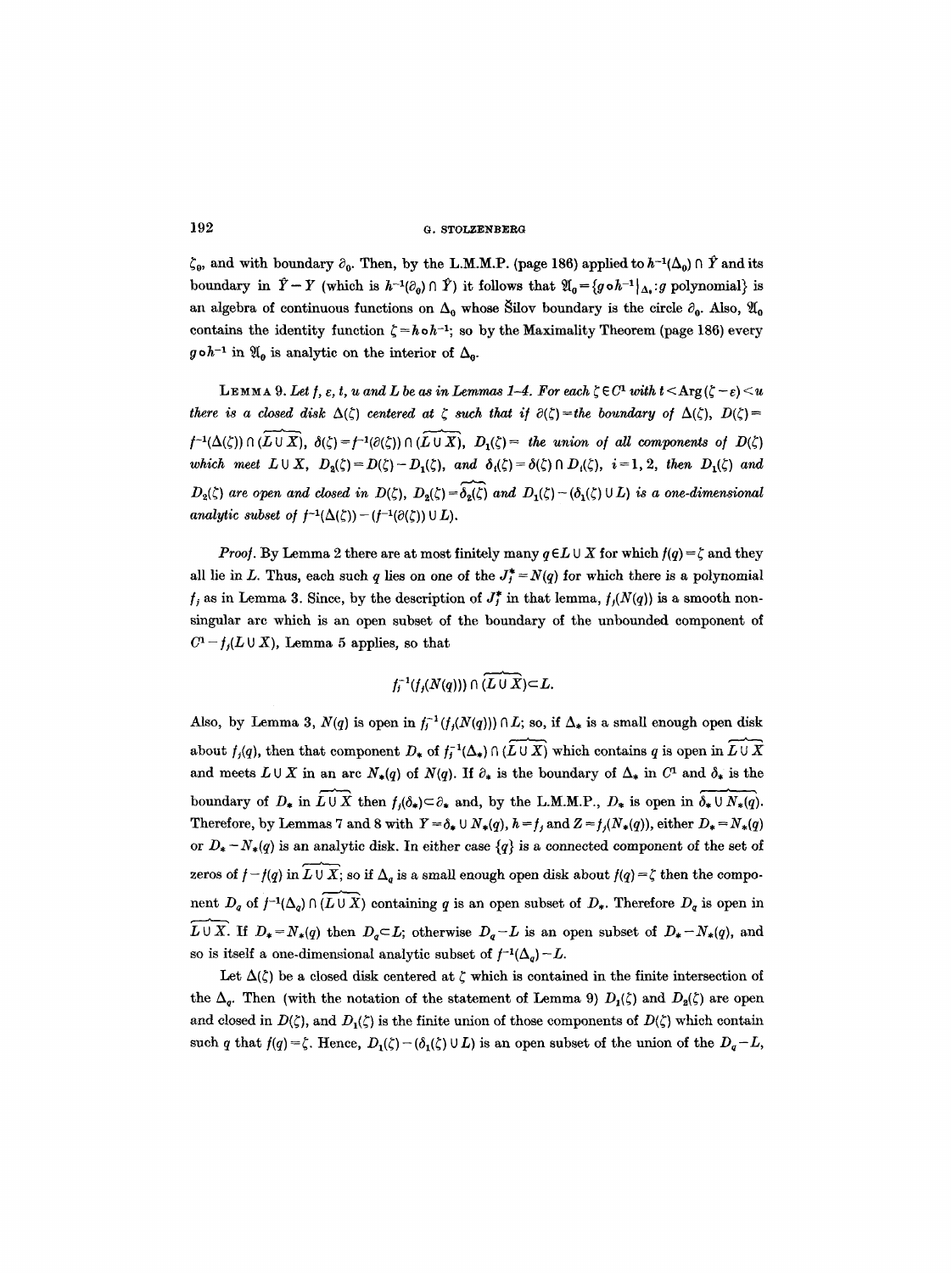each of which is a one-dimensional analytic subset of  $f^{-1}(\Delta_q)-L$ ; so it itself is a (possibly empty) one-dimensional analytic subset of  $f^{-1}(\Delta(\zeta)) - (f^{-1}(\partial(\zeta)) \cup L)$ . Also,  $D(\zeta)$  is polynomially convex, so by the L.M.M.P.  $D_2(\zeta) = \widetilde{\delta_2(\zeta)}$ .

(III)

 $Definition.$  Let  $\mathfrak A$  be a complex commutative algebra with unit,  $U$  an open subset of  $C^1$ , and  $\mathcal{L}: \mathfrak{A} \times U \to C^1$  linear on  $\mathfrak{A}$  and analytic on U. Then  $\mathcal{L}$  is an *analytic linear functional*; and it is an *analytic character of order d* provided there is a discrete subset  $E \subseteq U$  such that for each  $\zeta \in U - E$  there are *d distinct* algebra homomorphisms  $\pi_i(\zeta)$  and d non-zero complex numbers  $c_i(\zeta)$  so that, for all  $g \in \mathfrak{A}$ ,

$$
\mathcal{L}(g,\zeta)=\sum_{j=1}^d c_j(\zeta)\cdot \pi_j(\zeta)\ (g).
$$

*Note.* This representation is unique.

LEMMA 10. *(Royden's Criterion). Let U be connected and let*  $\mathcal{L}: \mathfrak{A} \times U \to C^1$  be an analytic *linear functional.* 

**1.**  $\mathcal{L}$  is an analytic character of order d if and only if

(i) for all  $e>d$  and all pairs of e-tuples  $(\alpha_1, ..., \alpha_e)$ ,  $(\beta_1, ..., \beta_e)$  of members of  $\mathfrak{A}$ ,  $\det(\mathcal{L}(\alpha_i\beta_i,\zeta))=0$  *on U*, *and* 

(ii) there exist  $x_1, ..., x_d, y_1, ..., y_d$  and h in  $\mathfrak A$  such that, if we let

$$
P_{\zeta}(\lambda) = \det\left(\mathcal{L}(x_i(h-\lambda)y_j,\zeta)\right),\,
$$

*then for some*  $\zeta_0 \in U$  *the polynomial*  $P_{\zeta_0}$  *has d distinct roots.* 

2. If, for some non-empty open subset  $U_0 \subset U$ ,  $\mathcal{L}_{|\mathfrak{A} \times \mathfrak{V}_0}$  is an analytic character of order *d, then also*  $\mathcal{L}$  *is an analytic character of order d on*  $\mathfrak{A} \times U$ *.* 

3. If  $\mathcal{L}$  is an analytic character of order d then there is a discrete subset  $E_i \subset U$  such that *about each point of*  $U - E_1$  *there is a disk*  $\Delta$ *, analytic functions*  $c_i$ *:*  $\Delta \rightarrow C^1$  –  $\{0\}$  *and functions*  $\pi_i:\Delta\to$  the set of algebra homomorphisms of  $\mathfrak{A}, j=1, ..., d$  such that, for each  $\zeta, \pi_1(\zeta), ..., \pi_d(\zeta)$ *are distinct, for each*  $g \in \mathfrak{A}$ *,*  $\zeta \rightarrow \pi_j(\zeta)(g)$  *is analytic, and*  $\mathcal{L}(g, \zeta) = \sum_{j=1}^d c_j(\zeta) \cdot \pi_j(\zeta)(g)$ *.* 

*Proof.* (Following Royden [10]). The function  $\det(\mathcal{L}(\alpha_i\beta_j, \zeta))$  is analytic on U, so if it vanishes on an open set it vanishes identically. Therefore, 2. is an immediate consequence of 1.

If  $\mathcal L$  is an analytic character of order d then (i) holds because  $(\mathcal L(\alpha_i\beta_j,\zeta))$  is a product of  $(e \times d)$  and  $(d \times e)$  matrices, and (ii) can be satisfied by selecting  $\zeta_0 \in U - E$  and  $x_1, ..., x_d \in \mathfrak{A}$ such that  $\pi_i(\zeta_0)(x_j)=\delta_{ij}$ , and then setting  $y_j = x_j$  and  $h = \sum_{j=1}^d j \cdot x_j$ .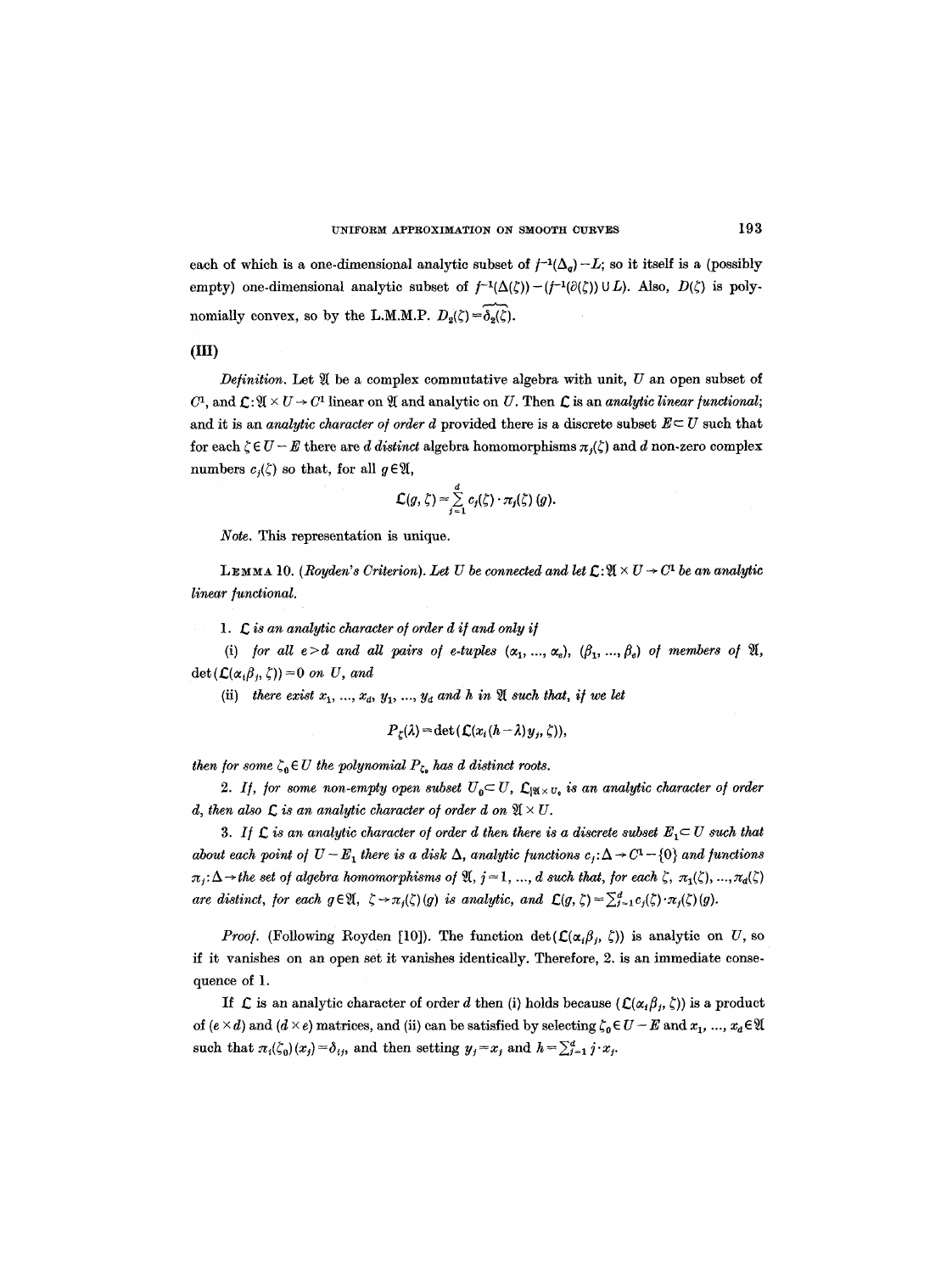### 194 **o. STOLZENBERG**

Now suppose  $\mathcal L$  is an analytic linear functional which satisfies (i) and (ii). Let  $\Box(\zeta)$  = the discriminant of  $P_{\zeta}(\lambda)$ . Then  $\Box$  is analytic on U and  $\Box(\zeta_0) \neq 0$ . Therefore  $E_1 =$  ${c \in U : \Box(\zeta)=0}$  is a discrete subset of U. The leading coefficient of  $P_{\zeta}(\lambda)$  which is  $\pm \det(\mathcal{L}(x_i, y_j, \zeta))$  has no zeros on  $U - E_1$  so there is an inverse matrix  $(a_{ij}(\zeta))$  whose entries are also analytic on  $U-E_1$ . Let

$$
x_i(\zeta) = \sum_{j=1}^d a_{ij}(\zeta) \cdot x_j, \quad i = 1, \ldots, d.
$$

Then  $x_i(\zeta)$  is analytic on  $U-E_1$  and the matrix  $(\mathcal{L}(x_i(\zeta)hy_i, \zeta))$  is diagonalizable--its d distinct eigenvalues are  $\lambda_1(\zeta), ..., \lambda_d(\zeta)$ , the d distinct roots of  $P_{\zeta}(\lambda)$ . Let  $(\alpha_{ij}(\zeta))$  be a matrix with inverse  $(\beta_{ij}(\zeta))$  such that  $(\alpha_{ij}(\zeta)) \cdot (L(x_i(\zeta)hy_{ij}, \zeta))(\beta_{ij}(\zeta))$  is diagonal. Then define functions

$$
X_i(\zeta) = \sum_{j=1}^d \alpha_{ij}(\zeta) \cdot x_j(\zeta) \quad \text{and} \quad Y_i(\zeta) = \sum_{j=1}^d \beta_{ij}(\zeta) \cdot y_j.
$$

By a direct computation, using (i), (see [10, p. 26]) the mapping  $g \rightarrow (\mathcal{L}(X_i(\zeta)gY_j(\zeta), \zeta))$ is an algebra homomorphism of  $\mathfrak A$  into the algebra of  $d \times d$  matrices. Since  $\mathfrak A$  is commutative and  $(C(X<sub>i</sub>(\zeta)hY<sub>j</sub>(\zeta), \zeta))$  is diagonal it follows that each  $(C(X<sub>i</sub>(\zeta)gY<sub>j</sub>(\zeta), \zeta))$  is also diagonal. By another computation (see [10, pp. 26-27]) if we define algebra homomorphisms  $\pi_j(\zeta): \mathfrak{A} \to C^1$  by  $\pi_j(\zeta)(g) = \mathcal{L}(X_j(\zeta)) g Y_j(\zeta), \zeta$  and non-zero complex numbers  $c_j(\zeta) =$  $\mathcal{L}(X_{j}(\zeta), \zeta) \cdot \mathcal{L}(Y_{j}(\zeta), \zeta)$  then  $\mathcal{L}(g, \zeta) = \sum_{i=1}^{d} c_{j}(\zeta) \cdot \pi_{j}(\zeta)(g)$ . Also  $\pi_{1}(\zeta), ..., \pi_{d}(\zeta)$  are distinct, because  $\{\pi_1(\zeta)(h), ..., \pi_d(\zeta)(h)\}=\{\lambda_1(\zeta), ..., \lambda_d(\zeta)\}.$  This completes part I. To complete part 3 we need only show that about each  $\zeta_1 \in U - E_1$  there is a disk  $\Delta$  on which we can *choose*  $\alpha_{ij}(\zeta)$  to be analytic.

This can be done as follows. Firstly (by the Cauchy formula for the inverse of an analytic function) on a disk  $\Delta_1$  about  $\zeta_1$  in  $U-E_1$  the d distinct roots  $\lambda_1(\zeta), ..., \lambda_d(\zeta)$  of  $P_{\ell}(\lambda)$  can be parameterized as analytic functions. If, for each  $\lambda_k(\zeta)$  we let  $v_k(\zeta)$  be that associated eigenvector of  $(\mathcal{L}(x, \zeta)hy, \zeta)$  whose first non-zero coordinate is 1 then, by Cramer's Rule, on a possibly smaller disk  $\Delta$  about  $\zeta_1$  each coordinate of  $v_k(\zeta)$  is analytic. Hence, the associated matrix  $(\alpha_{ij}(\zeta))$  which diagonalizes  $(\mathcal{L}(x_i(\zeta)hy_j, \zeta))$  will have its entries analytic on  $\Delta$ .

That settles part 3.

LEMMA 11. Let Y be compact in  $C^N$  and h a polynomial such that  $h(\hat{Y}) - h(Y)$  is con*nected, Let*  $Y_0 = h^{-1}(h(Y)) \cap \hat{Y}$ . If there is an open disk  $\Delta_* \subset h(\hat{Y}) - h(Y)$  such that  $h^{-1}(\Delta_*) \cap \hat{Y}$ *is a one-dimensional analytic subset of*  $h^{-1}(\Delta_*)$  *then*  $\hat{Y}-Y_0$  *is a one-dimensional analytic subset of*  $C^N - Y_0$ .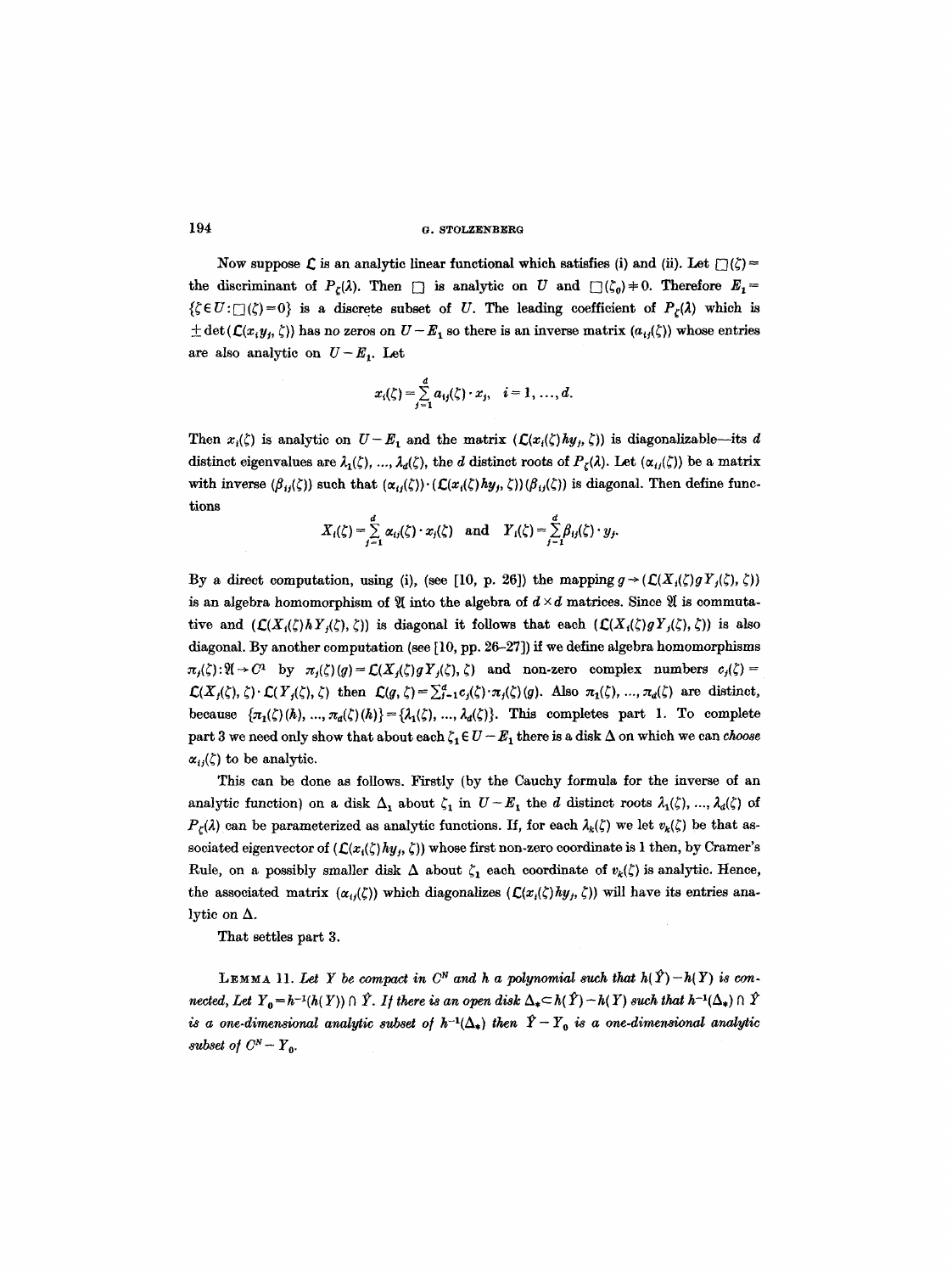*Proof.* There is an open disk  $\Delta \subseteq \Delta_*$  for which  $h^{-1}(\Delta) \cap \hat{Y}$  is a disjoint union of finitely many disks  $D_1, ..., D_d$  on each of which h is one-one with analytic inverse.

Let  $h_j$  be the restriction of h to  $D_j$ . Let  $\zeta_0$  be the center of  $\Delta$  and let  $\Delta_2 \subset \Delta_1 \subset \Delta$  be two different concentric disks about  $\zeta_0$ , with positively oriented boundaries  $\partial_i$  and interiors  $\Delta_i^0$ ,  $i=1, 2$ . Let A be the open annulus  $\Delta_i^0 - \Delta_2$ .

Let  $\zeta_1 \in h(\hat{Y})-(h(Y)\cup \Delta_1)$ . We will show that there is an open disk  $\Delta(\zeta_1)$  about  $\zeta_1$ such that  $h^{-1}(\Delta(\zeta_1)) \cap \hat{Y}$  is a one-dimensional analytic subset of  $h^{-1}(\Delta(\zeta_1)).$ 

For any such  $\zeta_1$  there is a simple closed curve  $\Gamma$  with  $\zeta_1 \in \hat{\Gamma} - \Gamma \subset h(\hat{Y}) - h(Y)$  and such that  $\Gamma \cap \Delta_1$  is a diameter. Let  $\gamma$  be a closed segment in  $\Gamma \cap \Delta_2^0$  and set  $\Delta_{\gamma} = \Delta_1^0 - \Gamma_*$  where  $\Gamma_*$  is the closure of  $\Gamma - \gamma$  in  $C^1$ . Then  $\Delta_{\gamma}$  is an open dense connected subset of  $\Delta_{1}^0$ .

Define  $B=h^{-1}(\Gamma) \cap \hat{Y}, B_{*}=h^{-1}(\Gamma_{*}) \cap \hat{Y}$  and  $\beta_{j}=h_{j}^{-1}(\gamma), j=1, ..., d$ .

If  $\zeta_* \in \hat{\Gamma} - \Gamma$  and  $q_1, ..., q_e$  are distinct points of Y such that  $h(q_i) = \zeta_*$  then, by the L.M.M.P., each  $q_i \in \hat{B}-B$ . Hence there are positive representing measures  $\mu_i$  on B (vanishing on points) with  $\int_B g d\mu_i = g(q_i)$  for all uniform limits of polynomials on  $\hat{B}$ .

Let  $\mu = \sum_{i=1}^{e} \mu_i$ ,  $\mu_* = \mu|_{B_*}$ , and  $\nu_j = \mu|_{\beta_j}$ . Define measures  $\nu_j^*$  on  $\gamma$  by  $\nu_j^*(T) = \nu_j(h_j^{-1}(T))$ for  $T \subset \gamma$ ; and then define analytic functions  $\psi_j$  on  $C^1 - \gamma$  by

$$
\psi_j(u) = \frac{1}{2\pi i} \int_{\gamma} \frac{1}{u-z} \, d\nu_j^*(z).
$$

Let  $\mathfrak A$  be the algebra of all uniform limits of polynomials on  $\hat Y$ . Define analytic linear funetionals:

$$
\mathcal{H}: \mathfrak{A} \times (\Delta - \gamma) \to C^1 \quad \text{by} \quad \mathcal{H}(g, u) = (u - \zeta_*) \cdot \sum_{j=1}^d \psi_j(u) \cdot g(h_j^{-1}(u)),
$$
\n
$$
O_i: \mathfrak{A} \times (C^1 - |\partial_i|) \to C^1 \quad \text{by} \quad O_i(g, \zeta) = \int_{\partial_i} \frac{\mathcal{H}(g, u)}{u - \zeta} du, \quad i = 1, 2,
$$
\n
$$
\mathcal{D}: \mathfrak{A} \times (C^1 - \Gamma_*) \to C^1 \quad \text{by} \quad \mathcal{D}(g, \zeta) = \int_{B_*} \frac{h - \zeta_*}{h - \zeta} g d\mu*
$$
\n
$$
Q: \mathfrak{A} \times (C^1 - \Gamma) \to C^1 \quad \text{by} \quad Q(g, \zeta) = \int_{B} \frac{h - \zeta_*}{h - \zeta} g d\mu.
$$

Then there are the following relations.

- $(R_1)$   $Q_1 Q_2 = 2\pi i \mathcal{H}$  on  $\mathfrak{A} \times A$
- $(R_2)$   $Q = \mathcal{D} + O_2$  on  $\mathfrak{A} \times (A \Gamma)$
- $(R_3)$   $Q=0$  on  $\mathfrak{A}\times (C^1-\hat{\Gamma}).$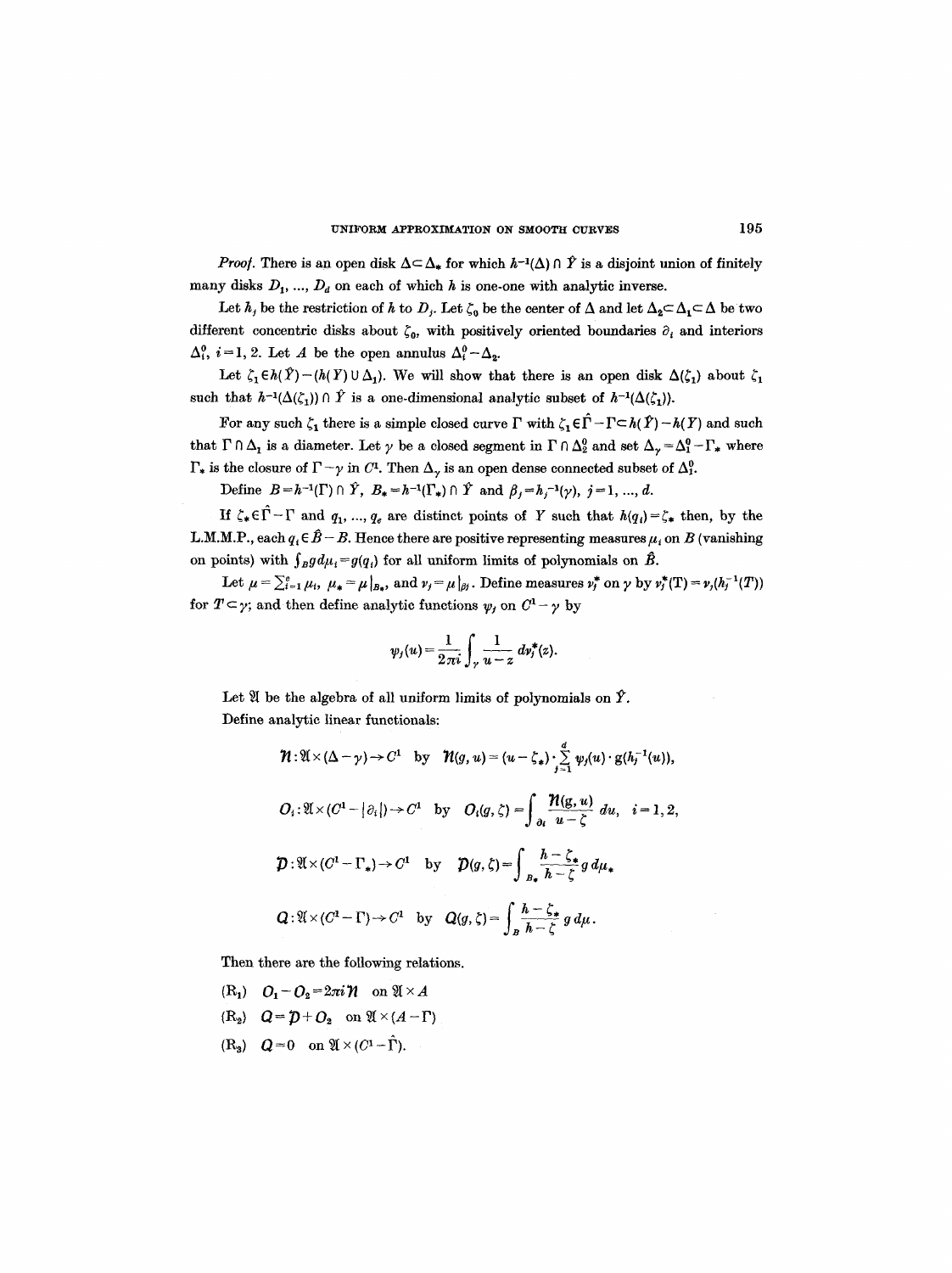$(R_1)$  and  $(R_2)$  are by the Cauchy Integral Formula. As for  $(R_3)$ , if  $\zeta \notin \Gamma$ , then  $1/(h-\zeta)$  is a uniform limit of polynomials on  $\hat{B}$ , so

$$
Q(g,\zeta)=\sum_{i=1}^e\frac{h(q_i)-\zeta_*}{h(q_i)-\zeta}\,g(q_i)=0.
$$

Therefore,  $\mathcal{D} + O_1$  is an analytic linear functional on  $\mathfrak{A} \times \Delta_{\gamma}$  whose restriction to

$$
\mathfrak{A}\times (\Delta_{\gamma}\cap (A-\hat{\Gamma}))
$$

is  $2\pi i \mathcal{H}$ , which is evidently an analytic character of some order  $d_1 \le d$ . Hence, by part 2. of Lemma 10,  $\mathcal{D} + O_1$  is an analytic character of order  $d_1$  on  $\mathfrak{A} \times \Delta_{\gamma}$ .

But, on  $\mathfrak{A} \times (A \cap (\hat{\Gamma} - \Gamma))$ ,  $Q = \mathcal{D} + O_1 - 2\pi i \mathcal{H}$  which is evidently an analytic character of some order  $d_2 \leq d_1$ . Therefore, again by part 2 of Lemma 10, Q is an analytic character of order  $d_2 \le d$  on  $\mathfrak{A} \times (\Gamma - \Gamma)$ .

Now we shall show that  $e \le d$ . For by (ii) of part 1, Lemma 10 applied to  $\mathcal{L}(g, \zeta) =$  $Q(g, \zeta_*) = \sum_{i=1}^e g(q_i)$  (where  $q_1, ..., q_e$  are *distinct*) there exist  $x_1, ..., x_e, y_1, ..., y_e$  and  $g_*$  in 21 and  $\lambda_*$  in C<sup>1</sup> such that  $\det(Q(x_i(g_*-\lambda_*), y_j, \zeta_*))\neq 0$ . However, if  $e>d$  then setting  $\alpha_i = x_i(g_* - \lambda_*)$  and  $\beta_i = y_i$  we would have, by (i) applied to Q on  $\hat{\Gamma} - \Gamma$ , that det  $(\alpha_i \beta_i, \zeta_*) = 0$ . Therefore  $e \le d$ .

This means that for *any*  $\zeta \in h(\hat{Y})-h(Y)$  there are *at most d* points  $q(\zeta)$  in  $\hat{Y}$  such that  $h(q(\zeta)) = \zeta$ .

Next let the point  $\zeta_*$  from the previous discussion be chosen to lie in  $\Delta \cap \hat{\Gamma} - \Gamma$  and choose  $q_j = h^{-1}(\zeta_*)$  for  $j = 1, ..., d$ . In this case Q must be an analytic character on  $\mathfrak{A} \times (\Gamma - \Gamma)$ of order precisely d. Let  $E_1$  be the discrete subset of  $\hat{\Gamma} - \Gamma$  given by part 3 of Lemma 10. Then about any point of  $\hat{\Gamma} - (\Gamma \cup E_1)$  there is a disk  $\Delta$  on which  $Q$  has the local analytic representation  $Q(g, \zeta) = \sum_{j=1}^d c_j(\zeta) \cdot \pi_j(\zeta)(g)$  as in part 3. Since  $\hat{Y}$  is the spectrum of  $\mathfrak{A}$  (see Technical Comment 3) each  $\pi_i(\zeta)$  is a point of  $\hat{Y}$  with  $\pi_i(\zeta)(g)=g(\pi_i(\zeta))$ . Moreover, by the formula for Q, we have  $Q(h \cdot g, \zeta) = \zeta \cdot Q(g, \zeta)$  for all  $\zeta$  and g. If we apply this for any g (depending on j and  $\zeta$ ) such that  $g(\pi_j(\zeta)) = \delta_{ij}/c_j(\zeta)$  we find that  $h(\pi_j(\zeta)) = \zeta$ . But  $\pi_1(\zeta)$ , ...,  $\pi_d(\zeta)$ are distinct and there are *at most d* points in  $\hat{Y}$  above  $\zeta$ . Hence  $h^{-1}(\Delta) \cap \hat{Y} = \pi_1(\Delta) \cup ... \cup \pi_d(\Delta)$ a disjoint union of d analytic disks.

Now if  $\zeta_1 \notin E_1$  we are done. Otherwise, let  $\Delta(\zeta_1)$  be an open disk about  $\zeta_1$  containing no other point of  $E_1 \cup h(Y)$ . If V is any connected component of  $h^{-1}(\Delta(\zeta_1)-\{\zeta_1\})$  then  $h:V\to\Delta(\zeta_1)-\{\zeta_1\}$  is, for some  $d'< d$ , a d'-sheeted regular analytic covering, and all the locally defined branches b of the inverse of this mapping are analytic continuations of one another. Therefore, if  $\Delta(d', \zeta_1)$  is the disk about  $\zeta_1$  whose radius is the d'th root of the radius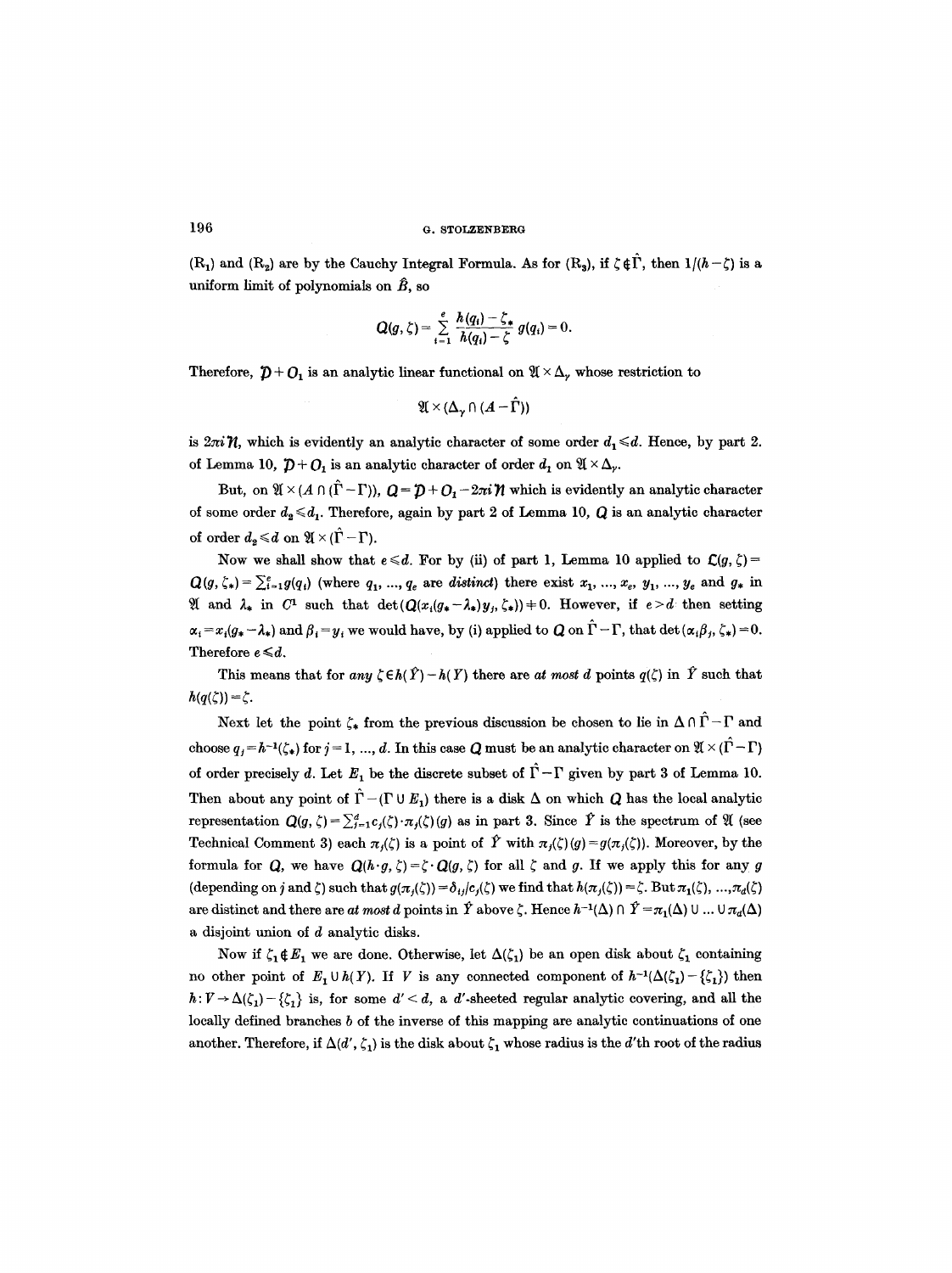of  $\Delta(\zeta_1)$  then any locally defined branch  $b((\zeta-\zeta_1)^d)$  on  $\Delta(d', \zeta_1) - {\zeta_1}$  has a single-valued analytic continuation  $\Phi$  mapping  $\Delta(d', \zeta_1) - {\zeta \zeta_1}$  onto V. For each coordinate  $Z_j$  on  $C^N$ , the *bounded* analytic function  $Z_j \circ \Phi$  extends analytically over  $\Delta(d', \zeta_1)$  giving the coordinates of an analytic extension  $\tilde{\Phi}$  of  $\Phi$  where  $\tilde{\Phi}(\Delta(d', \zeta_1)) = V \cup \tilde{\Phi}(\zeta_1)$  is the closure of V in  $h^{-1}(\Delta(\zeta_1)) \cap \hat{Y}$ . There are at most d such V, so the union  $U(\zeta_1)$  of their closures in  $h^{-1}(\Delta(\zeta_1)) \cap \hat{Y}$  is a one-dimensional analytic subset of  $h^{-1}(\Delta(\zeta_1))$ .

Let  $p_1, ..., p_{d_1}$  ( $d_1 \le d$ ) be those points in  $U(\zeta_1)$  with  $h(p_j) = \zeta_1$ . Let  $q \in \hat{Y}$  with  $h(q) = \zeta_1$ . If  $q \neq \text{any } p_j$ , there is a polynomial  $f_*$  with  $f_*(q) = 1$  and all  $f_*(p_j) = 0$ . Then  $\{m \in \hat{Y}: |f_*(m)| \leq \frac{1}{2}\}$ is a neighborhood of  $\{p_1, ..., p_{d}\}$  in  $\hat{Y}$  and for  $\partial$  a small enough circle about  $\zeta_1$  in  $\Delta(\zeta_1)$ it will contain  $\delta = h^{-1}(\partial) \cap \hat{Y}$ . But, by the L.M.M.P.,  $q \in \hat{\delta}$ ; while  $f_*(q) = 1 > \max_{\delta} |f_*|$ .

Hence every  $q \in \hat{Y}$  with  $h(q)=\zeta_1$  equals some  $p_j$ ; so  $h^{-1}(\Delta(\zeta_1) \cap \hat{Y}=U(\zeta_1)$  is a onedimensional analytic subset of  $h^{-1}(\Delta(\zeta_1))$ , and we are done with Lemma 11.

## **Conclusion of the proof of part A**

Let the point p of Lemma 2 be in  $K \cup \overline{X}$  –  $(K \cup \overline{X})$ , let f, e, t, u and L be as in Lemmas 1-4 and set  $S_p = {\zeta \in C^1 : t < \text{Arg}\,(\zeta - \varepsilon) \leq u}$ . Define  $\mathcal{T}_p$  as the set of all  $\zeta \in S_p$  for which there is an open disk  $\Delta$  about  $\zeta$  such that  $f^{-1}(\Delta) \cap (L \cup \overline{X} - (L \cup \overline{X}))$  is a (possibly empty) onedimensional analytic subset of  $f^{-1}(\Delta) - (L \cup X)$ .

We shall show that  $\mathcal{J}_p = \mathcal{S}_p$ . Firstly,  $\mathcal{J}_p$  is evidently open in  $\mathcal{S}_p$ . Next,  $\mathcal{J}_p$  is not empty, because any  $\zeta \in S_p$  with  $|\zeta| > \max_{L \cup X}|f|$  belongs to  $\mathcal{T}_p$ . So it remains to prove that  $\mathcal{J}_v$  is closed in  $\mathcal{S}_v$ .

If  $\zeta$  is in the closure of  $\mathcal{J}_p$  in  $\zeta_p$  and  $\Delta(\zeta)$  is a disk about  $\zeta$  as in Lemma 9 then  $\mathcal{J}_p \cap \Delta(\zeta)$ must contain an open disk  $\Delta$ . By Lemma 9,  $f^{-1}(\Delta) \cap D_2(\zeta)$  is open in

$$
f^{-1}(\Delta) \cap (\widetilde{L \cup X} - (L \cup X))
$$

and so is a one-dimensional analytic subset of  $f^{-1}(\Delta)$ . Also, by Lemma 9,  $D_2(\zeta) = \delta_2(\zeta)$ ; so by Lemma 11,  $D_2(\zeta) - \delta_2(\zeta)$  is a one-dimensional analytic subset of  $C^N - \delta_2(\zeta)$ . This together with the description of  $D_1(\zeta) - (\delta_1(\zeta) \cup L)$  in Lemma 9 implies that  $\zeta \in \mathcal{T}_p$ .

Hence  $J_p$  is closed in  $S_p$ ; so  $J_p = S_p$ .

Therefore, for each  $p \in \overbrace{K \cup X}$  -  $(K \cup X)$ ,  $f^{-1}(S_n) \cap (\overbrace{L \cup X})$  -  $(L \cup X)$  is a one-dimensional analytic subset of  $f^{-1}(S_p)-(L \cup X)$  and is a neighborhood of p in  $\widetilde{K \cup X}-(K \cup X)$ . This completes the proof of part A.

13 - 662945 *Acta mathematica*. 115. Imprimé le 11 mars 1966.